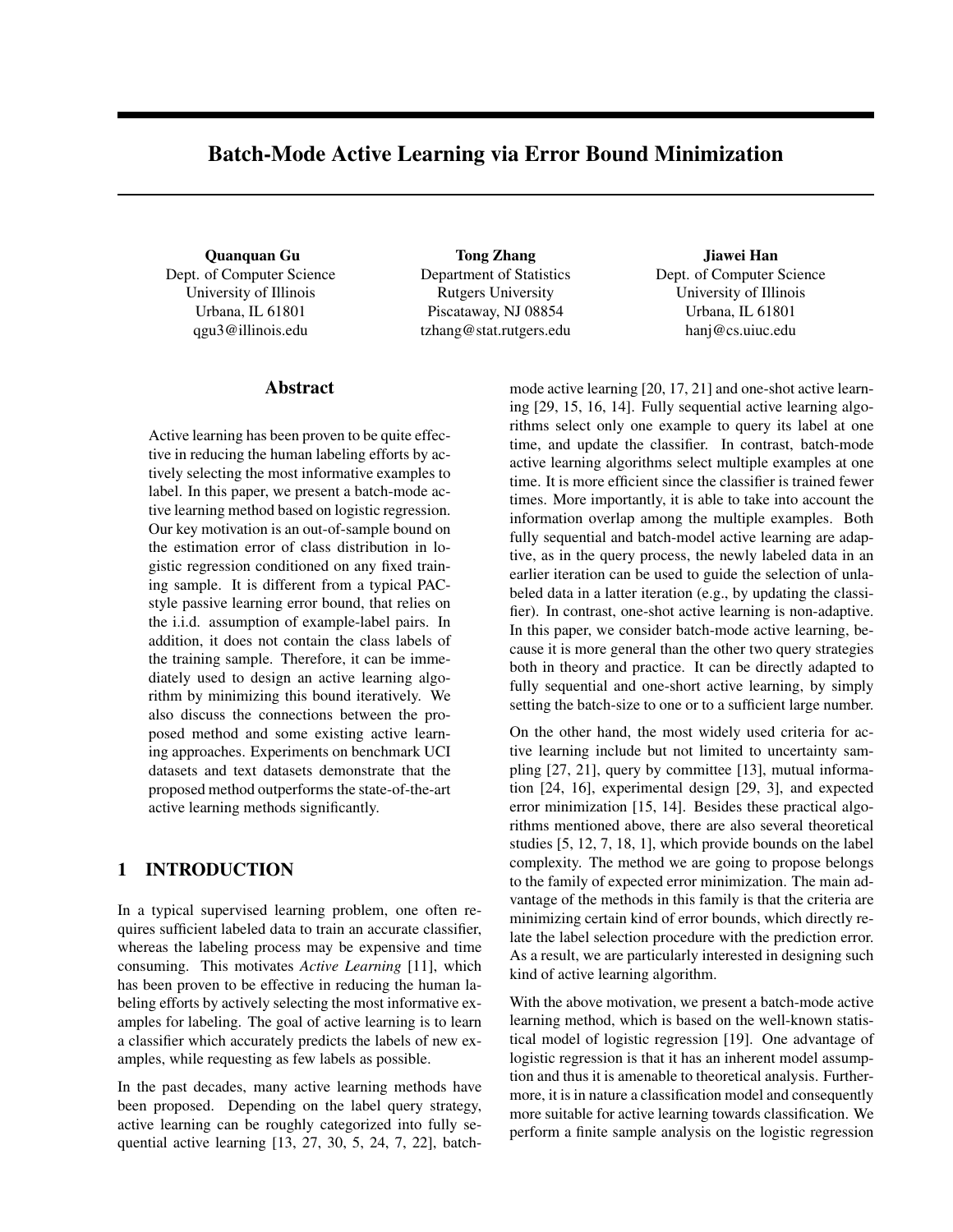and derive an error bound on the class distribution conditioned on any fixed training sample. This bound is essential because it is different from a typical PAC-style error bound for model-free passive learning [8], that relies on the i.i.d. assumption of the example-class pairs. In contrast, our derived bound allows the training examples to be dependent, which meets the scenario of active learning. Furthermore, the derived error bound does not contain the class labels of the training sample, which allows us to do minimization by choosing training examples without knowing their labels. We propose an active learning criterion to select the examples by minimizing this upper bound iteratively. The resulting method is a combinatorial optimization problem, which is relaxed and solved approximately by projected gradient descent. It is worth noting that the derivation approach we proposed is quite general and is applicable to other generalized linear models beyond logistic regression.

As we mentioned before, although we mainly study batchmode active learning in this paper, our proposed method supports fully sequential and one-short active learning as well. Furthermore, unlike many active learning methods [5, 12, 7], which rely on sampling the hypothesis space, our method is deterministic and easy to implement. Extensive experiments on UCI datasets and text datasets show that the proposed method significantly outperforms the stateof-the-art active learning methods.

The remainder of this paper is organized as follows. In Section 2, we analyze the logistic regression, and derive a finite sample error bound on its response distribution. In Section 3, we present an active learning criterion based on minimizing the derived error bound, followed by its optimization algorithm. We discuss some related methods in Section 4. The experiments are demonstrated in Section 5. Finally, we draw conclusions and point out the future work in Section 6.

## 2 FINITE SAMPLE ANALYSIS OF LOGISTIC REGRESSION

In this section, to keep this paper self-contained, we first briefly review logistic regression [19]. Then we derive an estimation error bound for the conditional class distribution based on finite-sample analysis. It is among the main contributions of this paper, and is the theoretical underpinning of the active learning approach proposed in the next section.

#### 2.1 NOTATION

Throughout this paper, we will use lower case letters to denote scalars, lower case bold letters to denote vectors, upper case letters to denote the elements of a matrix or a set, and bold-face upper case letters to denote matrices. **I** is an identity matrix with an appropriate size. We

use superscript *<sup>⊤</sup>* to denote the transpose of a vector or a matrix. The  $\ell_2$ -norm of a vector  $\mathbf{x} \in \mathbb{R}^d$  is defined as  $\|\mathbf{x}\|_2 = \sqrt{\sum_{i=1}^d x_i^2}$ . The spectral norm of a matrix **A** is defined as  $||A||_2 = \max_{||\mathbf{x}||_2=1} ||A\mathbf{x}||_2$ . In particular, for a squared matrix  $A \in \mathbb{R}^{d \times d}$ , we denote its maximum eigenvalue by  $\lambda_{\text{max}}(A)$ , and its minimum eigenvalue by  $\lambda_{\min}(\mathbf{A})$ . We use  $[n]$  to denote the index set  $\{1, 2, \ldots, n\}$ . Given a matrix  $\mathbf{X} \in \mathbb{R}^{d \times n}$ ,  $\mathbf{X}_{\mathcal{L}}$  denotes a submatrix of  $\mathbf{X}$ , which consists of the columns of **X** indexed by  $\mathcal{L} \subset [n]$ .  $x_i$  denotes the *i*-th column of **X**. And for a symmetric matrix  $\mathbf{D} \in \mathbb{R}^{n \times n}$ ,  $\mathbf{D}_{\mathcal{LL}}$  denotes a submatrix of  $\mathbf{D}$ , which contains the rows and columns indexed by *L*.

### 2.2 LOGISTIC REGRESSION

Let us consider the binary classification case for simplicity. Given a sample set  $S = \{(\mathbf{x}_i, y_i)\}_{i=1}^n$  where  $\mathbf{x}_i \in \mathbb{R}^d$ and  $y_i \in \{\pm 1\}$ , to have a simpler derivation without considering the bias term  $\theta$ , one often augments each example with an additional dimension:  $\mathbf{x}^{\perp} \leftarrow [\mathbf{x}^{\perp}; 1]$  and **w***<sup>⊤</sup> ←* [**w***⊤*; *θ*]. In logistic regression [19], the conditional class probability  $Pr(y|\mathbf{x})$  is given by

$$
Pr(y|\mathbf{x}; \mathbf{w}) = \sigma(y\mathbf{w}^\top \mathbf{x}),
$$

where  $\sigma(a)$  is the logistic sigmoid function, i.e.,  $\sigma(a)$  =  $1/(1 + \exp(-a))$ . Note that  $\sigma(a)$  is a concave function when  $a > 0$ .

To avoid over-fitting, we place a prior on **w** in the form of a zero-mean Gaussian distribution with isotropic covariance, i.e.,  $\mathcal{N}(\mathbf{0}, 1/\lambda \mathbf{I})$ , and seek a **w** which maximizes the loglikelihood of the posterior distribution given the training data *S*, which is equivalent to

$$
\widehat{\mathbf{w}} = \arg\min_{\mathbf{w}} \lambda \|\mathbf{w}\|_2^2 - \frac{1}{n} \sum_{i=1}^n \log \sigma(y_i \mathbf{w}^\top \mathbf{x}_i), \qquad (1)
$$

where  $\lambda$  is a positive regularization parameter. Eq. (1) is also known as penalized logistic regression, or more precisely, *ℓ*2-regularized Logistic regression. It is worth noting that although logistic regression is called "regression", it is in nature a classification model, because its response is binary and it directly estimates the conditional class probability given the data. This is also the reason that we deem that deriving an active learning algorithm based on logistic regression is more natural and effective for classification than inventing one from the real regression models [29, 14].

## 2.3 ERROR BOUNDS FOR LOGISTIC **REGRESSION**

In the following, we will analyze *ℓ*2-regularized logistic regression reviewed above. First of all, we assume that there exists an unknown true parameter  $\mathbf{w}_* \in \mathbb{R}^d$ , by which the class label of an example is generated as follows

$$
Pr(y|\mathbf{x}) = \sigma(y\mathbf{w}_*^{\top}\mathbf{x}).
$$
 (2)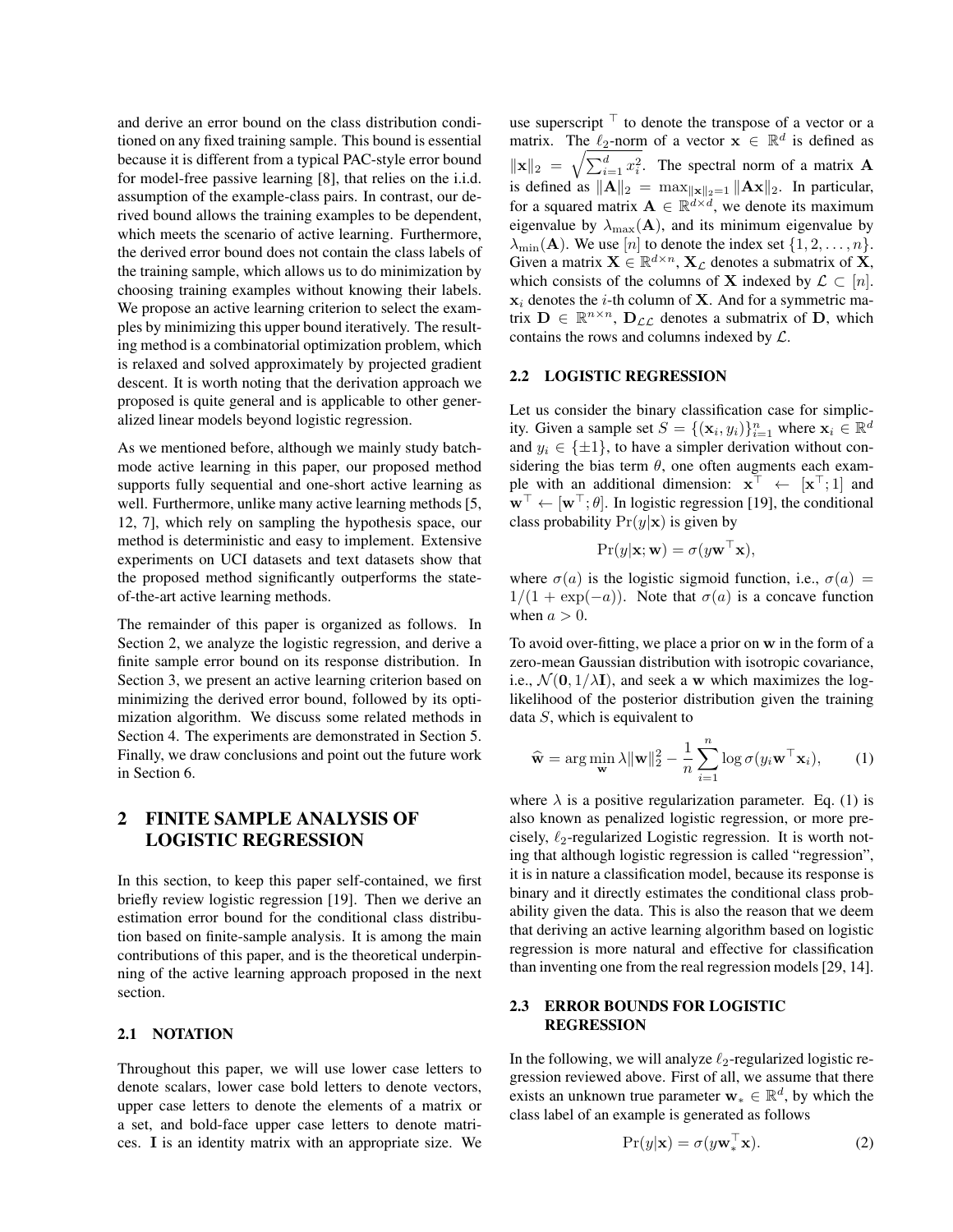where  $\|\mathbf{w}_*\|_2 \leq R$  for some  $R > 0$ . This is our model assumption. All the theoretical results we are going to present are built up on this assumption.

Without loss of generality, we assume  $||\mathbf{x}_i||_2 \leq 1$  for  $\forall i$ . Then it is easy to verify that

$$
\left\| \frac{1}{n} \sum_{i=1}^{n} \mathbf{x}_i \mathbf{x}_i^\top \right\|_2 \leq 1.
$$

The following theorem provides a bound on the estimation error of  $\hat{\mathbf{w}}$ , which is central in our theoretical results. The detailed proofs can be found in the supplementary material.

**Theorem 1.** For any fixed sample  $S = \{(\mathbf{x}_i, y_i)\}_{i=1}^n$ , *where y<sup>i</sup> follows the conditional distribution as in Eq. (2), and*  $||\mathbf{x}_i||_2$  ≤ 1 *for*  $\forall i$ *.*  $\hat{\mathbf{w}}$  *is the estimated weight vector by logistic regression on S, then the estimation error of*  $\hat{\mathbf{w}}$  *is upper bounded as*

$$
\mathbb{E}_{Y|X} [\|\widehat{\mathbf{w}} - \mathbf{w}_*\|_2] \leq C_1 \lambda_{\max} \left( \left( \lambda \mathbf{I} + \frac{1}{n} \mathbf{X} \mathbf{D} \mathbf{X}^\top \right)^{-1} \right),
$$

*where*  $\mathbb{E}_{Y|X}$  *is the shorthand for*  $\mathbb{E}_{y_1,\dots,y_n|\mathbf{x}_1,\dots,\mathbf{x}_n}$ ,  $C_1 =$  $1 + 2\lambda R$ ,  $\mathbf{X} = [\mathbf{x}_1, \dots, \mathbf{x}_n]$ , **D** *is a diagonal matrix with diagonal elements defined as follows*

$$
D_{ii} = \left(1 - \sigma(\mathbf{w}_*^{\top} \mathbf{x}_i)\right) \sigma(\mathbf{w}_*^{\top} \mathbf{x}_i).
$$
 (3)

*Proof.* (Sketch of proof): We use a similar technique adopted in [25]. Define  $f(\mathbf{w}) = \lambda \|\mathbf{w}\|_2^2$  –  $1/n \sum_{i=1}^{n} \log \sigma(y_i \mathbf{w}^\top \mathbf{x}_i)$ . Let  $\hat{\mathbf{w}} = \arg \min_{\mathbf{w}} f(\mathbf{w})$ .

Define  $g(\Delta)$  as follows

$$
g(\Delta) = \mathbb{E}_{Y|X}[\lambda \|\mathbf{w}_* + \Delta\|_2^2 - \frac{1}{n} \sum_{i=1}^n \log \sigma(y_i(\mathbf{w}_* + \Delta)^{\top} \mathbf{x}_i)
$$

$$
-\lambda \|\mathbf{w}_*\|_2^2 + \frac{1}{n} \sum_{i=1}^n \log \sigma(y_i \mathbf{w}^{\top} \mathbf{x}_i)],
$$

where  $\Delta = \mathbf{w} - \mathbf{w}_*$ . It is easy to verify that  $q(0) = 0$ . Using the optimality of  $\hat{\mathbf{w}}$ , we have  $f(\hat{\mathbf{w}}) \leq f(\mathbf{w}_*)$ , yielding

$$
\lambda \|\widehat{\mathbf{w}}\|_2^2 - \frac{1}{n} \sum_{i=1}^n \log \sigma(y_i \widehat{\mathbf{w}}^\top \mathbf{x}_i)
$$

$$
\leq \lambda \|\mathbf{w}_*\|_2^2 - \frac{1}{n} \sum_{i=1}^n \log \sigma(y_i \mathbf{w}_*^\top \mathbf{x}_i).
$$

Therefore, we have  $g(\hat{\Delta}) \le 0$  with  $\hat{\Delta} = \hat{\mathbf{w}} - \mathbf{w}_*$ . Suppose that we show for some radius *B* > 0, and for  $\Delta \in \mathbb{R}^d$  with  $||\Delta||_2 = B$ , we have  $g(\Delta) > 0$ . We then can claim that  $||\hat{\Delta}||_2$  ≤ *B*. We prove it by contradiction: If  $\hat{\Delta}$  lies outside the ball of radius *B*, then by convexity of  $g(\cdot)$ , we have

$$
g(t\hat{\Delta} + (1-t)0) \leq tg(\hat{\Delta}) + (1-t)g(0) \leq 0,
$$

for some appropriately chosen  $t \in (0,1)$  such that  $t\hat{\Delta}$  + (1 *− t*)0 lies on the boundary of the ball. This is contradict with the fact that  $g(t\hat{\Delta} + (1 - t)0) > 0$ .

By some calculations, we have

$$
g(\Delta) \ge C_{\min} B^2 - B - 2\lambda RB + \lambda B^2,
$$
  
where  $C_{\min}$  =  $\lambda_{\min} (1/n \sum_{i=1}^n \sigma(\mathbf{w}_*^{\top} \mathbf{x}_i)(1 - \sigma(\mathbf{w}_*^{\top} \mathbf{x}_i)) \mathbf{x}_i \mathbf{x}_i^{\top}).$ 

It is easy to show that  $B = (1 + 2\lambda R)/(C_{\min} + \lambda)$  makes *g*( $\Delta$ ) > 0. Based on previous argument, since *g*( $\overline{\Delta}$ ) ≤ 0, we have

$$
\|\hat{\Delta}\|_{2} \leq \frac{1 + 2\lambda R}{C_{\min} + \lambda}
$$
\n
$$
= \frac{1 + 2\lambda R}{\lambda_{\min} \left(\lambda \mathbf{I} + \frac{1}{n} \sum_{i=1}^{n} \sigma(\mathbf{w}_{*}^{\top} \mathbf{x}_{i})(1 - \sigma(\mathbf{w}_{*}^{\top} \mathbf{x}_{i}))\mathbf{x}_{i}\mathbf{x}_{i}^{\top}\right)}
$$
\n
$$
= (1 + 2\lambda R)\lambda_{\max} \left( \left(\lambda \mathbf{I} + \frac{1}{n} \sum_{i=1}^{n} D_{ii}\mathbf{x}_{i}\mathbf{x}_{i}^{\top}\right)^{-1} \right).
$$

Remark 1: The above bound is derived by analyzing the second-order Taylor expansion of Eq. (1). If we simply use the strongly convex property of Eq. (1), we cannot get the desired bound, because the information of the secondorder derivative will not be fully utilized. Consequently, the above bound is sharper than the bound derived by strong convexity.

In logistic regression, the classification of a new example is solely based on its estimated conditional class probability. Therefore, we aim to bound the estimation error of the conditional class probability rather than  $(\hat{\mathbf{w}}^T \mathbf{v} - \mathbf{w}_*^T \mathbf{v})^2$  as in linear regression. Based on Theorem 1, we can prove the following theorem, which achieves our goal.

**Theorem 2.** For any fixed sample  $S = \{(\mathbf{x}_i, y_i)\}_{i=1}^n$  where *yi follows the conditional distribution as in Eq. (2), and*  $\|\mathbf{x}_i\|_2 \leq 1$  *for*  $\forall i$ *.*  $\hat{\mathbf{w}}$  *is the estimated weight vector by logistic regression on S. Then the estimated conditional class probability on a validation set*  $\{v_j\}_{j=1}^m$  *is upper bounded as*

$$
\mathbb{E}_{Y|X}\left[\sum_{j=1}^{m} \left(\Pr(y|\mathbf{v}_j;\hat{\mathbf{w}}) - \Pr(y|\mathbf{v}_j;\mathbf{w}_*))^2\right]\right]
$$
  

$$
\leq C_2 tr\left(\left(\lambda \mathbf{I} + \frac{1}{n} \mathbf{X} \mathbf{D} \mathbf{X}^\top\right)^{-1} \mathbf{V} \mathbf{\Sigma} \mathbf{V}^\top\right),
$$

 $W$ *here*  $C_2 = (1 + \lambda R)^2 (\lambda + 1)^2 / \lambda^2$ ,  $\mathbf{X} = [\mathbf{x}_1, \dots, \mathbf{x}_n]$  and  $V = [\mathbf{v}_1, \dots, \mathbf{v}_m]$ ,  $\Sigma$  *is a diagonal matrix with diagonal elements defined as follows*

$$
\Sigma_{jj} = \left(1 - \sigma(\tilde{\mathbf{w}}^{\top}\mathbf{v}_i)\right)\sigma(\tilde{\mathbf{w}}^{\top}\mathbf{v}_i),\tag{4}
$$

with 
$$
\tilde{\mathbf{w}} = \mathbf{w}_* + \alpha(\hat{\mathbf{w}} - \mathbf{w}_*)
$$
 for some  $\alpha \in [0, 1]$ .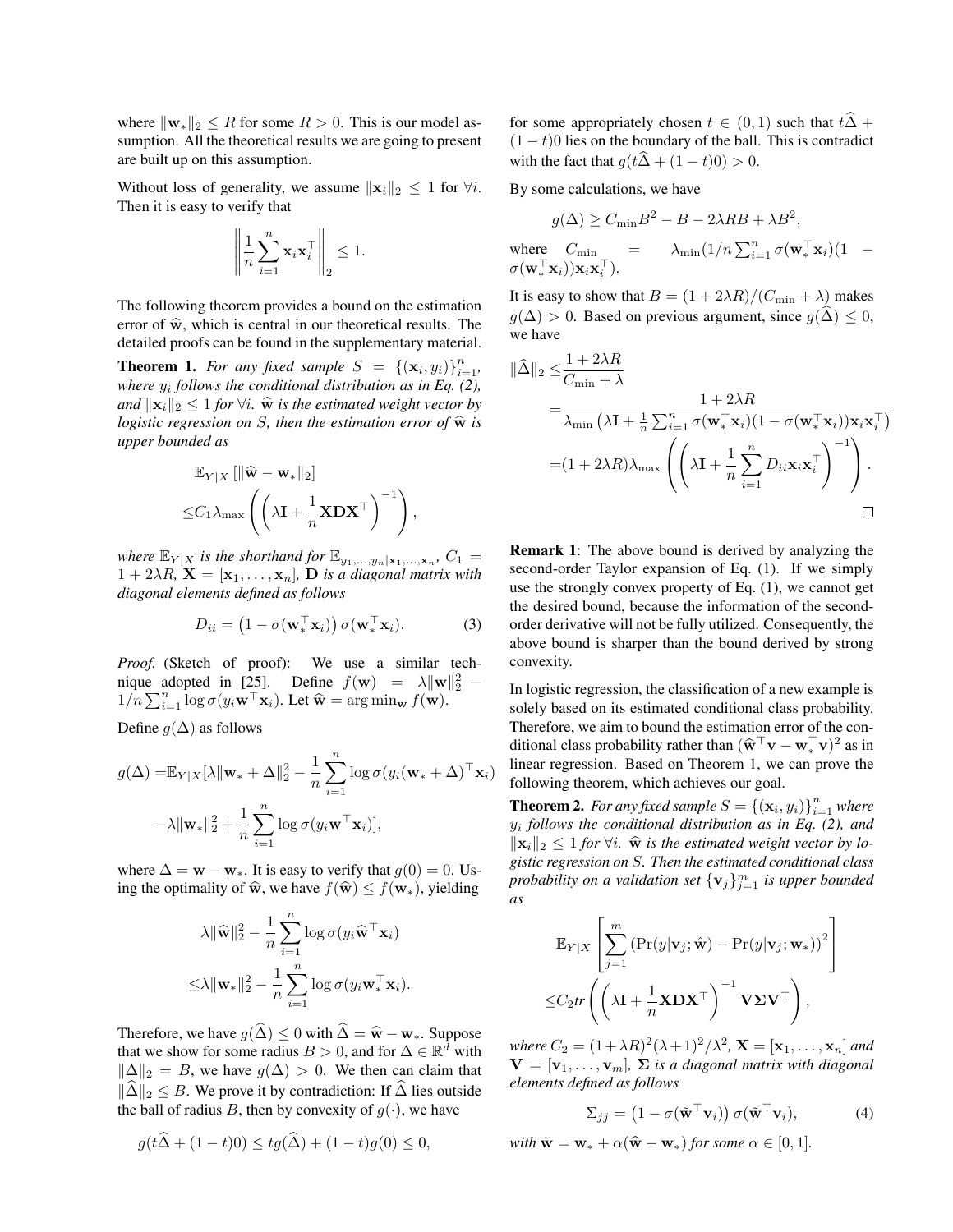*Proof.* (Sketch of proof): Consider the second-order Taylor expansion of  $\sigma(\hat{\mathbf{w}}^{\top}\mathbf{v}_j)$ , we have the following inequality,

$$
\sigma(\widehat{\mathbf{w}}^{\top}\mathbf{v}_j) = \sigma(\mathbf{w}_*^{\top}\mathbf{v}_j) + \sigma(\widetilde{\mathbf{w}}^{\top}\mathbf{v}_j) (1 - \sigma(\widetilde{\mathbf{w}}^{\top}\mathbf{v}_j)) \mathbf{v}_j \cdot \widehat{\Delta},
$$

where  $\tilde{\mathbf{w}} = \mathbf{w}_* + \alpha(\hat{\mathbf{w}} - \mathbf{w}_*) = \mathbf{w}_* + \alpha\hat{\mathbf{\Delta}}$  for some  $\alpha \in [0, 1].$ 

Then we have

$$
\mathbb{E}_{Y|X}\left[\sum_{j=1}^{m} \left(\Pr(y|\mathbf{v}_j, \widehat{\mathbf{w}}) - \Pr(y|\mathbf{v}_j, \mathbf{w}^*)\right)^2\right]
$$
  
\n
$$
= \sum_{j=1}^{m} \left(\sigma(\widehat{\mathbf{w}}^{\top}\mathbf{v}_j) - \sigma(\mathbf{w}_*^{\top}\mathbf{v}_j)\right)^2
$$
  
\n
$$
= \sum_{j=1}^{m} \left(\sigma(\widetilde{\mathbf{w}}^{\top}\mathbf{v}_j) \left(1 - \sigma(\widetilde{\mathbf{w}}^{\top}\mathbf{v}_j)\right) \mathbf{v}_j \cdot \widehat{\Delta}\right)^2
$$
  
\n
$$
= \sum_{j=1}^{m} \left(\Sigma_{jj} \mathbf{v}_j \cdot \widehat{\Delta}\right)^2,
$$

which can be further bounded by Theorem 1.

Remark 2: All the above theoretical results hold under the conditional expectation with respect to the conditional class distribution  $Pr(Y|X)$ , given any fixed design matrix **X**. They do not require either  $\{(\mathbf{x}_i, y_i)\}_{i=1}^n$  or  $\{\mathbf{x}_i\}_{i=1}^n$  to be i.i.d., which is the common assumption in passive learning. In addition, the derived bounds do not depend on the class labels of the training sample explicitly.

It can be observed from Theorem 2 that, the expected estimation error of the conditional class probability  $P(Y|X)$ on a validation set is upper bounded by a term which can be approximately computed based on the training set together with the validation set without their labels. Therefore, they can be used to guide the design of active learning algorithms, because the examples in the pool are not only dependent (starting from the second round of label query) in active learning, but also unlabeled. It also explains why we need to derive such a kind of bounds to design active learning algorithms rather than using existing PAC-style bounds for model-free learning [8]. In a nutshell, we can minimize this bound by choosing a subsample of the training set. We will discuss this in details in the next section.

## 3 ACTIVE LEARNING BASED ON ERROR BOUND MINIMIZATION

Before presenting the new active learning method, let us recall the basic setting of batch-mode active learning as follows. Given a training data matrix, i.e.,  $X =$  $[\mathbf{x}_1, \dots, \mathbf{x}_n] \in \mathbb{R}^{d \times n}$ , and an initial labeled set *L*, together with a set of unlabeled examples, i.e., *U*. Batch-mode active learning operates in *T* iterations. In each iteration, the

learner will choose *b* examples (denoted by *B*) from the unlabeled set  $U$  to label, and add these labeled examples into the existing labeled set  $\mathcal L$  (also remove  $\mathcal B$  from the unlabeled set  $U$ ). The goal of batch-mode active learning is to find *bT* examples in total, which are the most informative examples, namely selected subsample set, to query their labels.

### 3.1 THE CRITERION

 $\Box$ 

The proposed active learning method is motivated by Theorem 2. In Theorem 2, we can see that the estimation error of the conditional class probability is upper bounded by  $tr(\Sigma^{\frac{1}{2}} V^{\top} (\lambda I + 1/nXDX^{\top})^{-1} V^{\top} \Sigma^{\frac{1}{2}})$ , where **D** and  $\Sigma$ are depending on  $w_*$  and  $\tilde{w}$ . Since  $w_*$  and  $\tilde{w}$  are unknown, we cannot calculate **D** and **Σ** exactly. Instead, we use the current  $\hat{\mathbf{w}}$  to approximate  $\mathbf{w}_*$  and  $\tilde{\mathbf{w}}$ . Based on the approximate **D** and **Σ**, we can choose *b* examples from *U* which minimizes the upper bound. Then we will use these newly labeled *b* examples together with existing labeled examples to update the classifier. After that, we may get better approximations to **D** and **Σ**. This process is repeated until the label budget is used out.

More specifically, in the *t*-th iteration, we have labeled set  $\mathcal{L}$  and unlabeled set  $\mathcal{U}$ . We also have the classifier  $\hat{\mathbf{w}}_t$ , based on which we can get approximations of **D** and **Σ**. Then we are going to choose the next *b* examples by minimizing the following criterion,

$$
\arg\min_{\mathcal{B}\subset\mathcal{U}}\text{tr}\left(\mathbf{\Sigma}^{\frac{1}{2}}\mathbf{V}^{\top}\left(\lambda\mathbf{I}+\mathbf{X}_{\mathcal{B}}\mathbf{D}_{\mathcal{B}\mathcal{B}}\mathbf{X}_{\mathcal{B}}^{\top}\right)^{-1}\mathbf{V}\mathbf{\Sigma}^{\frac{1}{2}}\right),\
$$

where we absorb  $1/n$  into  $\lambda$ . By introducing  $\tilde{\mathbf{v}}_j =$  $\sqrt{\sum_{jj}}$ **v**<sub>*j*</sub> and  $\tilde{\mathbf{x}}_i = \sqrt{D_{ii}}\mathbf{x}_i$ , the above optimization problem can be simplified as

$$
\arg\min_{\mathcal{B}\subset\mathcal{U}}\text{tr}\left(\tilde{\mathbf{V}}^{\top}\left(\lambda\mathbf{I}+\tilde{\mathbf{X}}_{\mathcal{B}}\tilde{\mathbf{X}}_{\mathcal{B}}^{\top}\right)^{-1}\tilde{\mathbf{V}}\right).
$$
 (5)

It is a combinatorial optimization problem. Similar problems have been encountered in previous work [29]. One way to solve it is applying the sequential minimization algorithm derived in [29] *b* times, to get a batch *B*. However, this sacrifices the advantage of batch-mode active learning, because it neglects the information overlap among examples. Another way is formulating it as a semi-definite programming [9], which is computationally very expensive. Here, we do some relaxation and use the projected gradient descent to solve it, following the idea adopted in [14].

#### 3.2 OPTIMIZATION

We introduce a selection matrix  $\mathbf{S} \in \mathbb{R}^{|\mathcal{U}| \times b}$ , which is defined as

$$
S_{ij} = \begin{cases} 1, & \text{if the } i\text{-th example in } U \text{ is selected} \\ & \text{as the } j\text{-point in } B \\ 0, & \text{otherwise.} \end{cases}
$$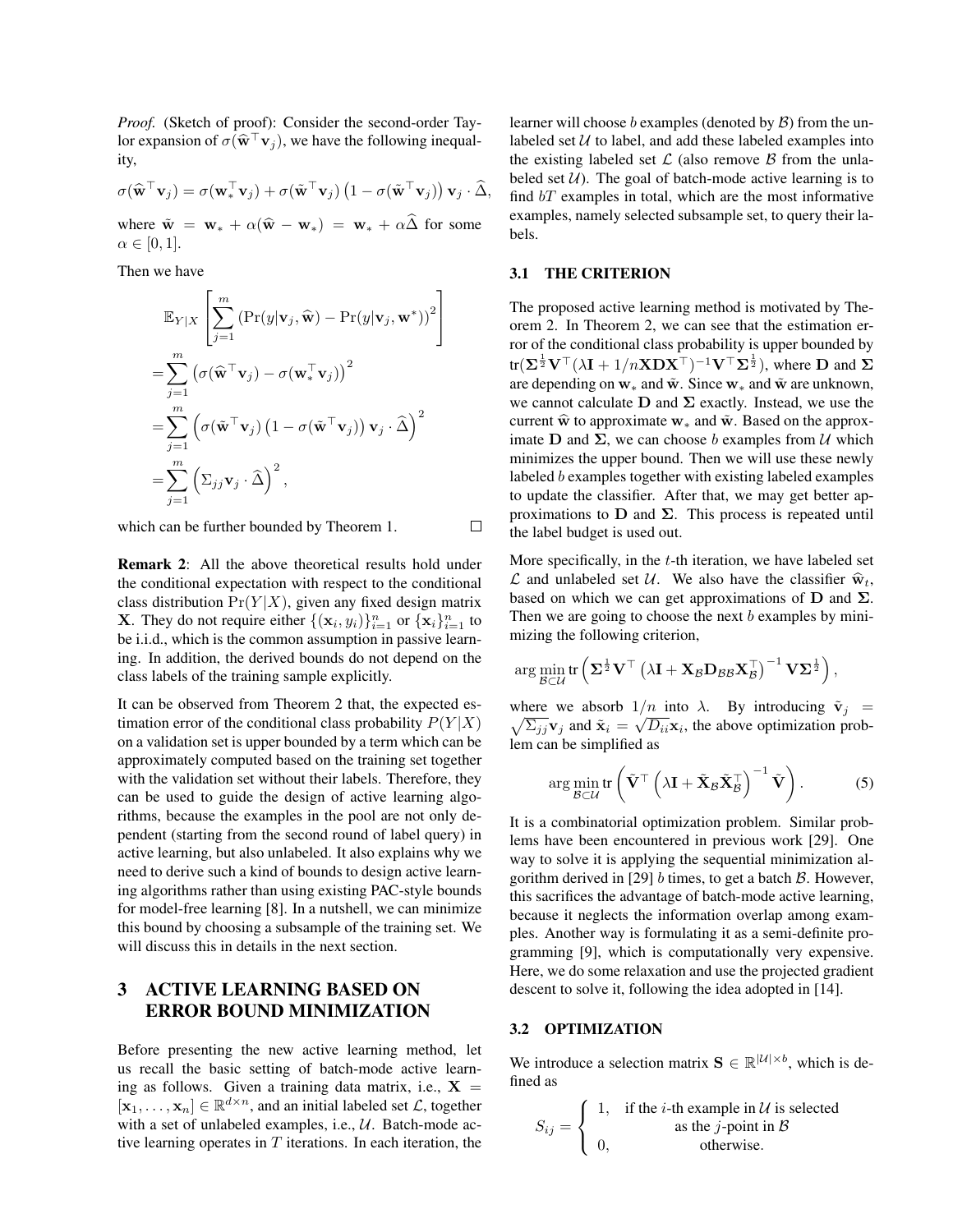It is easy to check that each column of **S** has one and only one 1, and each row has at most one 1. We denote the constraint set for **S** by  $\mathcal{S}_1 = \{\mathbf{S} | \mathbf{S} \in \{0, 1\}^{|\mathcal{U}| \times b}, \mathbf{S}^\top \mathbf{S} = \emptyset\}$ **I***}*.

With **S**, we have  $\tilde{\mathbf{X}}_B = \tilde{\mathbf{X}}\mathbf{S}$ . Then Eq. (5) can be simplified as

$$
\arg\min_{\mathbf{S}\in\mathcal{S}_1}\text{tr}\left(\tilde{\mathbf{V}}^\top(\lambda\mathbf{I}+\tilde{\mathbf{X}}\mathbf{S}\mathbf{S}^\top\tilde{\mathbf{X}}^\top)^{-1}\tilde{\mathbf{V}}\right).
$$

The above optimization problem is almost continuous, except the constraint set  $S_1$ . In order to apply continuous optimization algorithms, we relax it into the following con- $\text{triv}$  tinuous domain, i.e.,  $\mathcal{S}_2 = \{\mathbf{S} | \mathbf{S} \geq 0, \mathbf{S}^\top \mathbf{S} = \mathbf{I}\}.$ 

Since the projection onto  $\{S : S | S = I\}$  is computationally expensive, we would like to design an algorithm in which the constraint  $S$ <sup> $\cdot$ </sup> $S = I$  is automatically satisfied after each gradient descent. To cope with  $S$ <sup> $\perp$ </sup> $S = I$ , we introduce a Lagrange multiplier  $\Lambda \in \mathbb{R}^{b \times b}$ , and write down the Lagrangian function as

$$
L(\mathbf{S}) = \text{tr}\left(\tilde{\mathbf{V}}^{\top}(\lambda \mathbf{I} + \tilde{\mathbf{X}} \mathbf{S} \mathbf{S}^{\top} \tilde{\mathbf{X}}^{\top})^{-1} \tilde{\mathbf{V}}\right) + \text{tr}(\mathbf{\Lambda}(\mathbf{S}^{\top} \mathbf{S} - \mathbf{I}))
$$

The derivative of *L*(**S**) with respect to **S** is

$$
\frac{\partial L}{\partial \mathbf{S}} = -2\tilde{\mathbf{X}}^{\top} \mathbf{B} \tilde{\mathbf{X}} \mathbf{S} + 2\mathbf{S} \mathbf{\Lambda},\tag{6}
$$

where  $\mathbf{B} = \mathbf{A}^{-1}(\tilde{\mathbf{V}}\tilde{\mathbf{V}}^{\top})\mathbf{A}^{-1}$  and  $\mathbf{A} = \lambda \mathbf{I} + \tilde{\mathbf{X}}\mathbf{S}\mathbf{S}^{\top}\tilde{\mathbf{X}}^{\top}$ . Using the fact that  $S^{\top}S = I$  yields  $\Lambda = S^{\top}\tilde{X}^{\top}B\tilde{X}S$ . Substituting the Lagrange multiplier  $\Lambda$  back into Eq. (6), we obtain the derivative depending solely on **S**. Then following [14], we can use projected gradient descent to find a local optimal solution for Eq. (6), where the projection is only onto  $\{S : S \ge 0\}$ . After the local optimal  $S^*$ is obtained, we can discretize it to obtain the desired solution. The analysis of the gap between the local optima and the global optima is challenging and perhaps an open problem. It may be helpful to realize that  $S_2$  is a matching polytope [23] for such kind of analysis.

In summary, we present the whole algorithm for active learning based on error bound minimization in Algorithm 1. Since our algorithm is designed from logistic regression, we call it **Logistic Bound**. In the special case that  $b = 1$ , i.e., fully sequential active learning, we do not need to use projected gradient descent in each iteration. In that case, we can find the best single example by sorting.

We emphasize that  $\alpha$  in Theorem 2 is some parameter within [0, 1]. This parameter comes from the mean value theorem in the derivation. It is not a parameter of our algorithm, because we use  $\hat{\mathbf{w}}$  to approximate  $\tilde{\mathbf{w}}$  in Algorithm 1. So we do not need to tune *α* at all.

Algorithm 1 Batch-Mode Active Learning Based on Error Bound Minimization (Logistic Bound)

Input: **X***,* **V**, number of iterations *T*, batch size *b*, regularization parameter  $\lambda$ , initial labeled set  $\mathcal L$  and unlabeled set  $\mathcal{U}$ ; for  $t = 1 \rightarrow T$  do Compute  $\widehat{\mathbf{w}}_t$  based on  $\mathcal{L}$ ; Compute  $D$  and  $\Sigma$  based on Eqs. (3) and (4); Compute  $\mathcal{B} \subset \mathcal{U}$  based on Eq. (5); Update  $\mathcal{L} = \mathcal{L} \cup \mathcal{B}$  and  $\mathcal{U} = \mathcal{U} \setminus \mathcal{B}$ ; end for

#### 3.3 TIME COMPLEXITY

In this subsection, we analyze the time complexity of the proposed active learning algorithm. The computation of Eq. (6) involves  $A^{-1}$ , which is the inverse of a  $d \times d$  matrix. However, we do not need to compute it directly. Since  $A^{-1} = (\lambda I + \mathbf{X} \mathbf{S} \mathbf{S}^\top \mathbf{X}^\top)^{-1}$ , by applying the Woodbury matrix identity, we have  $A^{-1} = 1/\lambda I - 1/\lambda XS(\lambda I +$ **S** *<sup>⊤</sup>***X***⊤***XS**) *<sup>−</sup>*<sup>1</sup>**S** *<sup>⊤</sup>***X***⊤*. Thus we only need to calculate the inverse of  $(\lambda \mathbf{I} + \mathbf{S}^\top \mathbf{X}^\top \mathbf{X} \mathbf{S})$ , whose size is  $b \times b$ , where  $b$ is the batch size. So the time complexity of computing the gradient in Eq. (6) can be reduced to  $O(ndb + db^2 + b^3)$ , which is dominated by  $O(ndb)$  because *b* is often set to 5 to 50. The total complexity of the projected gradient descent is *O*(*ndbt*), where *t* is the iteration number. The time complexity is clearly linear to the sample size *n*, and the dimension of the input space *d*.

## 4 RELATED WORK

In this section, we show the connections of the proposed approach with some existing active learning methods.

One thread of related work is experimental design [2]. For instance, Yu et al. [29] proposed transductive experimental design (TED), whose intent is to select the examples to learn a least squares regression function which has minimum prediction variance on the validation data. As we mentioned before, it is a *non-adaptive* active learning method, because the label information of the selected examples cannot be utilized to select subsequent unlabeled examples. Intuitively, taking into account the labels of queried examples is beneficial for subsequent label query. Our method is able to utilize the labeled examples obtained up to now to choose the next batch of examples through **D** and **Σ**. Recall that in our method, each example in the pool is weighted by  $D_{ii} = \sigma(\hat{\mathbf{w}}^{\dagger} \mathbf{x}_i)(1 - \sigma(\hat{\mathbf{w}}^{\dagger} \mathbf{x}_i)).$ <br>Apparently, the more uncertain an example is the big Apparently, the more uncertain an example is, the bigger its weight will be (because  $D_{ii}$  is maximized when  $\sigma(\hat{\mathbf{w}}^{\top} \mathbf{x}_i) = 1/2$ ). In the special case, if  $\sigma(\hat{\mathbf{w}}^{\top} \mathbf{x}_i) = 1/2$ <br>for every example in the pool, then all the examples are for every example in the pool, then all the examples are equally weighted, and our method will degrade to TED. By applying the derivation technique to ridge regression, we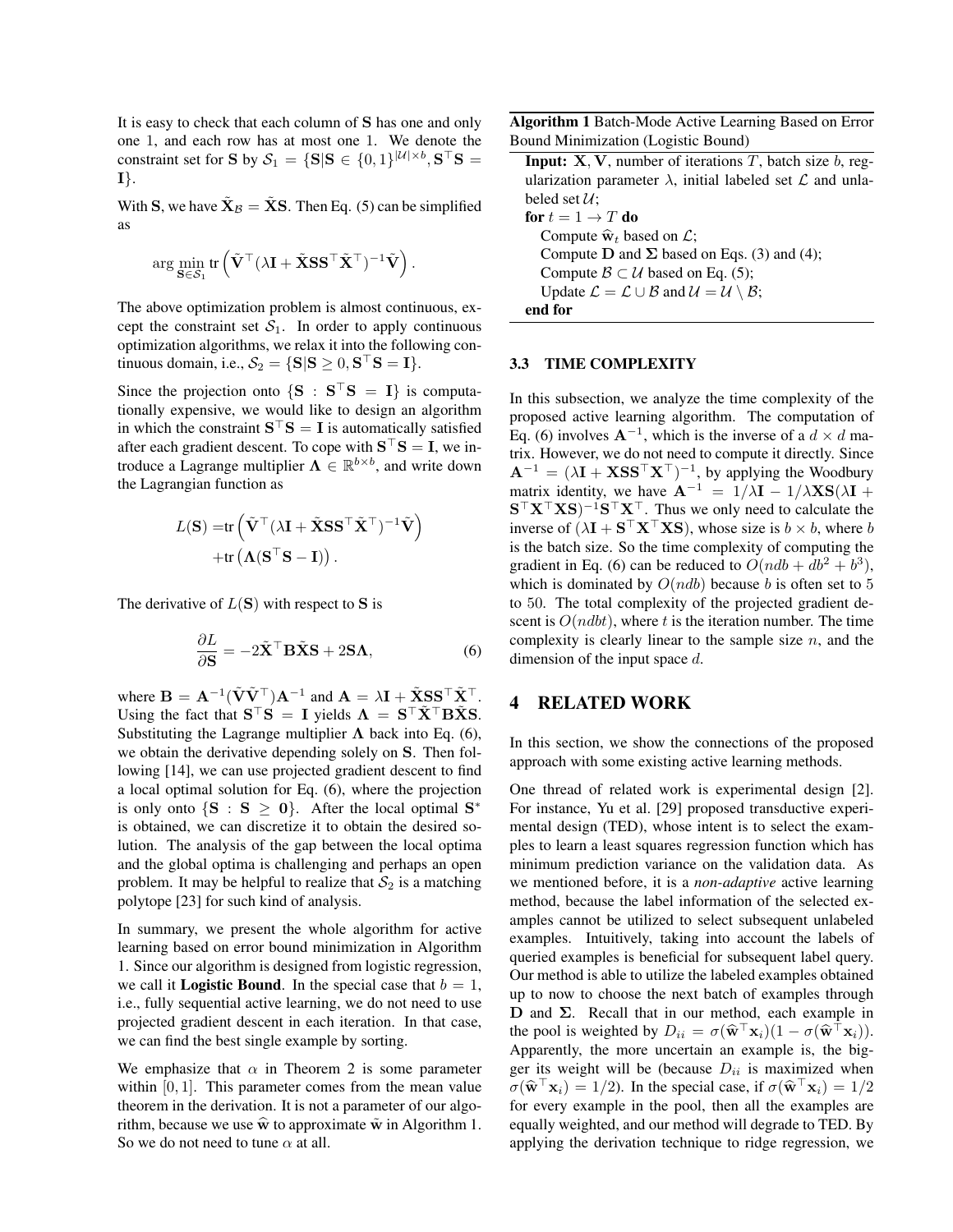can obtain a very similar result to [29]. However, using the derivation technique from experimental design, we cannot get the results in this paper. So the derivation technique used in this paper is more general.

The second line of related work is active learning based on logistic regression [30, 26]. Based on the asymptotic analysis, Zhang and Oles [30] derived the inverse of the Fisher information matrix of the maximum likelihood estimation (MLE) of logistic regression, which measures the variance of model. Thus they proposed an active learning criterion by minimizing the variance. Our criterion derived in Theorem 2 is from finite sample analysis, which is nonasymptotic and different from the criterion derived in [30]. Since finite sample error bounds characterize the behavior of a classifier provided with a finite training sample, they provide more accurate guidance on algorithm design than asymptotic analysis. Following this seminal work, several incremental studies were presented, which solve the same criterion using different sophisticated optimization algorithms. For example, Hoi et al. [20] proposed to reformulate it as a submodular function maximization problem. On the other hand, Guo and Schuurmans [17] proposed a batch-mode active learning algorithm based on logistic regression, by maximizing the likelihood on the labeled training sample and minimizing the entropy on the selected unlabeled training sample. The main innovation lies in the optimization part rather than the theoretical results.

The last but not least related work is the family of expected error minimization-based approaches. Recently, Gu et al. [14] proposed an active learning method based on minimizing the out-of-sample error bound for Laplacian regularized least squares (LapRLS) [6], a semi-supervised version of least squares regression. It sheds light on designing active learning algorithms via deriving certain kind of error bounds, which do not rely on the i.i.d assumption of the training sample nor the class labels. The method is nonadaptive<sup>1</sup>, raising a question that whether we can design an adaptive active learning algorithm along this line. Our result in this paper is in the affirmative. However, the linear regression model as well as the derivation technique used there are not capable to achieve this goal. So we study logistic regression with a new analyzing technique instead. Note also that in the supervised case, the methods proposed in [14] and [29] are identical in terms of the criterion.

## 5 EXPERIMENTS

In this section, we evaluate the proposed method on both UCI datesets [3] (wdbc, wpbc, sonar, heart, australian, diabetes, splice) and two text datasets (Text1 and Text2) generated from the famous 20-newsgroups data set<sup>2</sup>. For the text datasets, the original number of features (words) is 8*,* 014. We apply principal component analysis (PCA) to reduce the input dimensionality by projecting the data onto its leading principal components, where the number of principal component is determined such that it accounts for 95% of its total variance. For each example, we normalize it into a vector with unit *ℓ*2-norm.

### 5.1 EXPERIMENTAL SETUP AND BASELINES

In order to randomize the experiments, in each run of experiments, we use 50% data as the training examples. The remaining 50% data is used as test set. We use the training set for active learning and evaluate the prediction performance on the fixed test set. This random split was repeated 20 times, thus we can do statistical significance test. We study a difficult case of active learning, where we start with one randomly selected example per class. All the algorithms start with the same initial labeled set, unlabeled set and test set.

To demonstrate the effectiveness of our proposed method, we compare it with existing state-of-the art algorithms, including one fully sequential active learning approach, one non-adaptive active learning algorithm, and three batchmode active learning methods. We summarize these methods as follows:

Random Sampling (Random): It is the simplest baseline, which uniformly selects examples from the candidate set as training data.

Query the informative and representative examples (QUIRE) [22]: it is a fully sequential active learning algorithm.

Transductive experiment design (TED) [29]: it is a nonadaptive active learning method. Note that it selects all the examples to label at one shot.

SVM batch-mode active learning (SVM BMAL) [21]: in our empirical study, we found that it consistently outperforms SVM active learning [27], so we only demonstrate its results while omit the results of SVM active learning. We use linear kernel for SVM. In fact, SVM active learning can be seen as a special case of SVM BMAL, where the batch size is equal to 1.

Discriminative batch-mode active learning (Disc) [17]: it is a batch-mode active learning algorithm based on logistic regression.

<sup>&</sup>lt;sup>1</sup>It is nonadaptive, in the sense that when the model  $(\hat{\mathbf{w}})$  is updated using the newly labeled examples, the algorithm is not able to use the information from the updated model  $(\widehat{\mathbf{w}})$  to choose next batch of examples to label. In fact, the active learning algorithm in [14] does not use any information from  $\hat{\mathbf{w}}$  in the process of active learning, because its criterion does not depend on  $\hat{w}$ .

<sup>&</sup>lt;sup>2</sup>http://people.csail.mit.edu/jrennie/20Newsgroups/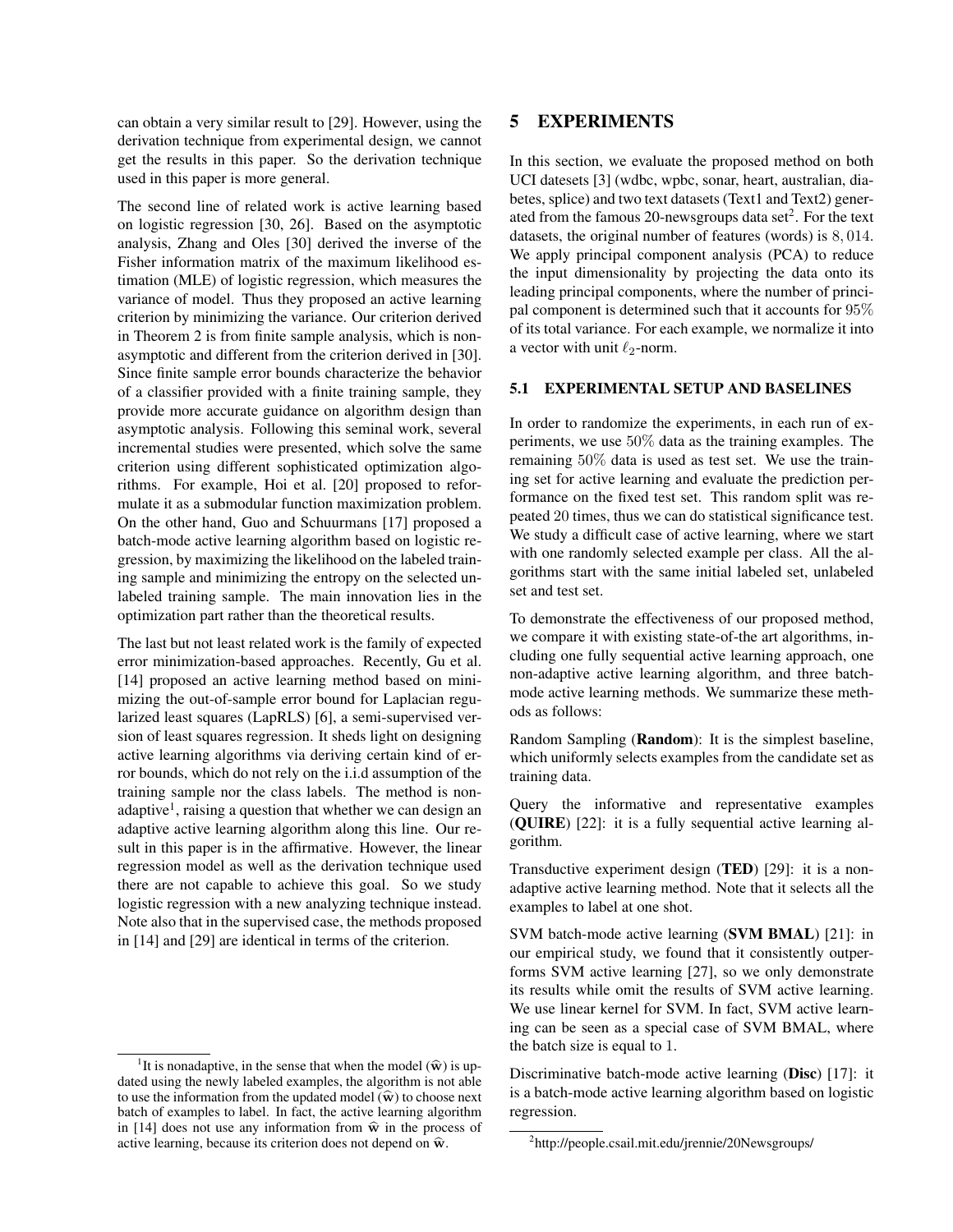

Figure 1: Comparison of active learning methods on both UCI and text datasets with batch side *b* = 5, and *T* = 20 iterations. The x-axis is number of labeled examples, and the y-axis is the classification accuracy (%).

| Table 1: Win/tie/loss counts for the proposed method versus the other methods during the whole active learning process, |  |
|-------------------------------------------------------------------------------------------------------------------------|--|
| based on paired t-test at 95% significance level. The first column is the dataset name (#examples/#features).           |  |

| <b>DATASETS</b>    | <b>VS RANDOM</b> | <b>vs QUIRE</b> | vs TED  | <b>VS SVM BMAL</b> | <b>VS DISC</b> | <b>VS FISHER</b> |
|--------------------|------------------|-----------------|---------|--------------------|----------------|------------------|
| WDBC(569/30)       | 14/6/0           | 18/2/0          | 8/12/0  | 18/2/0             | 17/3/0         | 10/10/0          |
| WPBC(198/33)       | 9/6/5            | 9/6/5           | 13/7/0  | 4/12/4             | 10/6/4         | 11/6/3           |
| SONAR(208/60)      | 2/16/2           | 13/7/0          | 18/2/0  | 14/6/0             | 20/0/0         | 19/1/0           |
| HEART(270/13)      | 9/11/0           | 19/1/0          | 6/13/1  | 20/0/0             | 5/15/0         | 14/6/0           |
| AUSTRALIAN(690/14) | 14/6/0           | 20/0/0          | 10/10/0 | 10/10/0            | 20/0/0         | 20/0/0           |
| DIABETES(768/8)    | 1/19/0           | 20/0/0          | 11/9/0  | 20/0/0             | 17/3/0         | 15/5/0           |
| SPLICE(1000/60)    | 15/4/1           | 18/2/0          | 14/5/1  | 18/2/0             | 16/4/0         | 0/19/1           |
| TEXT1(1980/991)    | 20/0/0           | 20/0/0          | 13/5/2  | 20/0/0             | 19/1/0         | 19/1/0           |
| TEXT2(1990/768)    | 18/2/0           | 20/0/0          | 9/10/1  | 20/0/0             | 18/2/0         | 18/1/1           |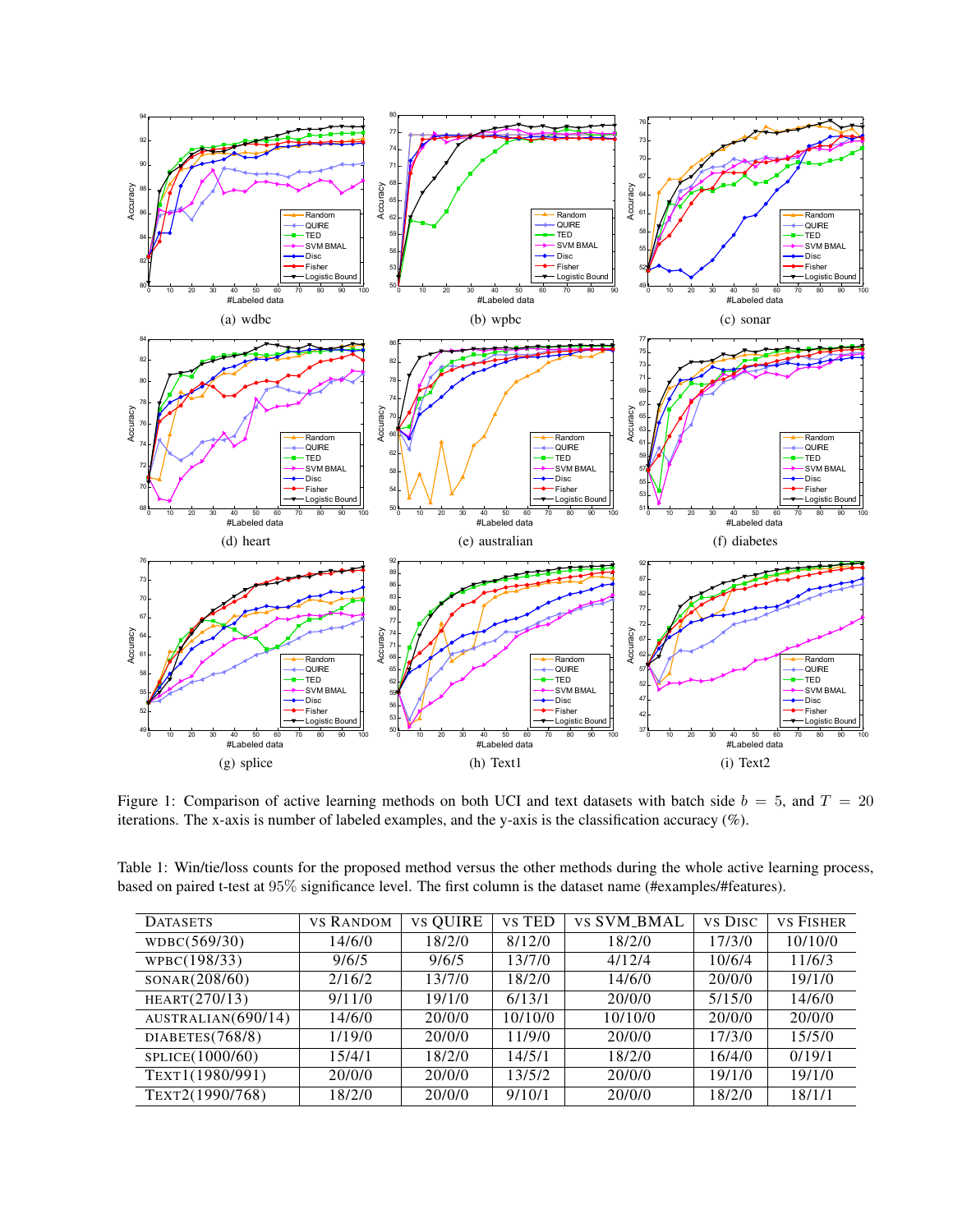Fisher information of logistic regression (Fisher) [20]: It is also a batch-mode active learning based on logistic regression. However, it is derived from non-asymptotic analysis of logistic regression.

For our method, the validation set  $V$  is set to the same as the pool of unlabeled examples. Recall that our method does not require the labels of the validation set either.

For each dataset, we let the active learning methods incrementally choose  $b = 5$  examples to label, and perform  $T = 20$  iterations in total (except for wpbc, where we only perform  $T = 19$  iterations due to limited examples). We did not compare with [16], because we were not able to acquire a working implementation of this algorithm. According to the experimental results (Table 1) reported in [16], its performance is statistically similar to Disc [17]. We did not use semi-supervised classifiers. Hence the approach proposed in [14] reduces to TED. Most of the implementations are provided by the authors of the corresponding papers.

One issue with most of the active learning methods we investigated is that they are invented based on different classifiers. For example, TED is designed for ridge regression. Disc and Fisher are developed based on logistic regression. We use different classifiers for different active learning approaches, because we found that using the classifier based on which the active learning method is derived can lead to better results than using other classifiers. Furthermore, for each active learning method, its parameter and the parameter of its corresponding classifier are tuned by 5-fold cross validation on the labeled set through searching the grid *{*10*−*<sup>3</sup> *,* 10*−*<sup>2</sup> *, . . . ,* 10<sup>3</sup>*}*.

### 5.2 RESULTS AND DISCUSSIONS

The experimental results are shown in Figure 1. In all subfigures, the x-axis represents the number of labeled examples, while the y-axis is the averaged classification accuracy on the test data over 20 runs.

We compare all the active learning methods during the entire query process. Recall that in Figure 1, there are 20 query points (except for wpbc, which has only 19), with 20 results on each of them. We therefore run a 2-sided paired t-test at each query point, at 95% significance level. The results of t-test can be categorized into three cases: (i) our method outperforms a specific algorithm significantly, denoted by "win"; (ii) our method is significantly worse than a specific algorithm, denoted by "lose"; (iii) otherwise, denoted by "tie". We summarize the t-test results in terms of the count of "win", "tie" and "lose" in Table 1.

We observe that the proposed method outperforms the other methods significantly at most cases. SVM BMAL and QUIRE are often the worst. The reason is probably that their criteria are not related to prediction performance. The performance of Disc is satisfactory. Yet it performs well on some datasets while not very well on other datasets. The performance of TED and Fisher are comparable. Although TED aims to minimize the variance of prediction, [14] showed that it is actually consistent with minimizing the out-of-sample error of ridge regression. This explains its good performance. However, since TED is a nonadaptive active learning method, it cannot fully utilize the label information during the query process. This limits its performance on many datasets. Fisher minimizes the uncertainty of the model, which does not necessarily lead to small generalization error. However, it happens that the uncertain reduction criterion for logistic regression derived in [30] is a little similar to our criterion. This may interpret its general good performance. The superior performance of our method is attributed to its theoretical foundation, which guarantees that the classifier can achieve small prediction error on the unseen data. Lastly, we found that the performance of random sampling is not bad. As an unbiased label selection procedure, random sampling is at least a consistent algorithm to choose the training sample, as is widely done in passive learning. This is consistent with the result reported in [17].

## 5.3 STUDY ON THE BATCH SIZE

In previous experiments, we fixed the batch size to 5, which could be biased in comparison. So we will compare our method with those batch-mode active learning algorithms under different settings of batch size here. We vary the batch size using the grid *{*1*,* 5*,* 10*,* 20*,* 30*,* 60*}* and show the results with 60 labeled examples in Figure 2. We only show the results on three datasets (Sonar, Heart and Text1). Similar results can be observed on the other datasets.

It can be seen that under different batch sizes, our method outperforms the other batch-mode active learning algorithms in most cases. This strengthens the superiority of our method over the others. In addition, we also observe some interesting results. For example, for some batchmode active learning algorithms such as SVM BMAL and Disc, their performance of using a batch size of more than one example sometimes seems not as good as choosing a single example at each round. This implies that they may not be able to address the information overlap among examples very well. In contrast, our method is able to exploit the interdependence among examples, because our method usually achieves better results with batch-size larger than one.

In addition, we found that our method obtains the best result when the batch size is either not too small  $(b = 1)$  nor too large  $(b = 60)$ . This is quite reasonable, because when  $b = 1$ , it is a fully sequential strategy, and we cannot utilize the dependence among examples. On the contrary, if the batch size is too large (such as one-short active learning in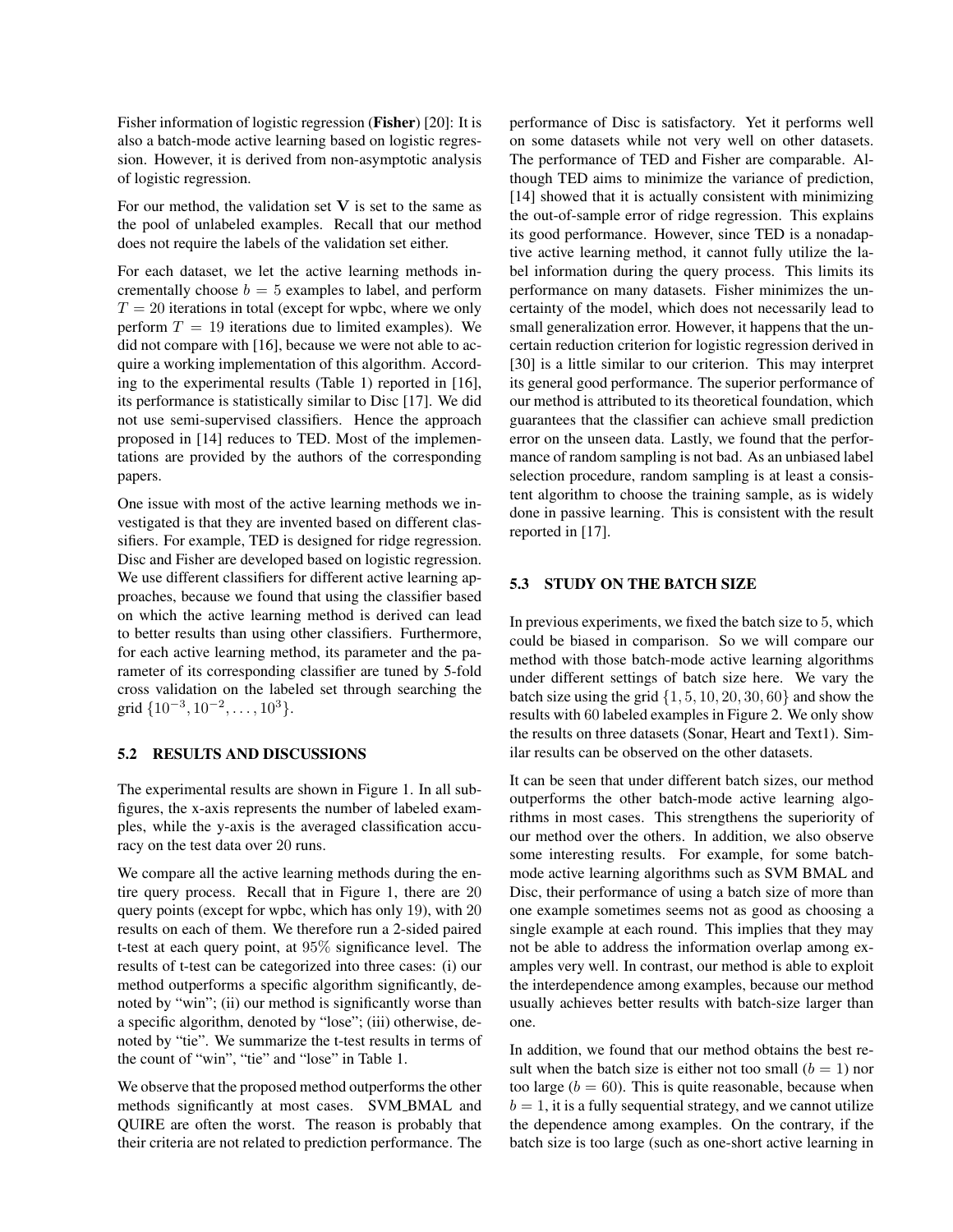

Figure 2: Comparison of batch-mode active learning methods on three datasets with different batch size ranging from  $b = 1$ to  $b = 60$ . The x-axis represents the batch size, and the y-axis is the classification accuracy (%) with 60 labeled examples.

the extreme case), the information contained in the newly labeled examples cannot be immediately exploited through updating the classifier, which may limit its performance. This somehow implies the superiority of batch-mode active learning against both fully sequential and one-short active learning. It also suggests us to choose a medium size of batch in practice. More rigorous analysis is required in the future work.

## 6 CONCLUSIONS AND FUTURE WORK

In this paper, we present a novel active learning method based on out-of-sample error bound minimization. We use logistic regression as a running example to derive the algorithm. We would like to emphasize that the derivation technique developed in this paper applies to other generalized linear models, or even more sophisticated graphical models. In our future work, we will study these alternatives. We also plan to conduct comparisons with some other batch-mode active learning methods proposed recently [4, 10, 28]. On the other hand, we aim to develop an algorithm solving Eq. (5) with provable guarantee.

## Acknowledgments

We would like to thank the anonymous reviewers for their helpful comments. This work was supported in part by the U.S. Army Research Laboratory under Cooperative Agreement No. W911NF-09-2-0053 (NS-CTA), the U.S. Army Research Office under Cooperative Agreement No. W911NF-13-1-0193, U.S. National Science Foundation grants CNS-0931975, IIS-1017362, IIS-1320617, IIS-1354329, DTRA, NASA NRA-NNH10ZDA001N, and MIAS, a DHS-IDS Center for Multimodal Information Access and Synthesis at UIUC. The first author was supported by IBM Ph.D. Fellowship (2013-2014).

## References

- [1] A. Agarwal. Selective sampling algorithms for costsensitive multiclass prediction. In *ICML (3)*, pages 1220–1228, 2013.
- [2] A. D. Anthony Atkinson and R. Tobias. *Optimum Experimental Designs*. Oxford Statistical Science Series. Oxford University Press, May 2007.
- [3] A. Asuncion and D. Newman. UCI machine learning repository, 2007.
- [4] J. Azimi, A. Fern, and X. Fern. Batch bayesian optimization via simulation matching. In *NIPS*, pages 109–117, 2010.
- [5] M.-F. Balcan, A. Beygelzimer, and J. Langford. Agnostic active learning. In *ICML*, pages 65–72, 2006.
- [6] M. Belkin, P. Niyogi, and V. Sindhwani. Manifold regularization: A geometric framework for learning from labeled and unlabeled examples. *Journal of Machine Learning Research*, 7:2399–2434, 2006.
- [7] A. Beygelzimer, D. Hsu, J. Langford, and T. Zhang. Agnostic active learning without constraints. In *NIPS*, pages 199–207, 2010.
- [8] O. Bousquet, S. Boucheron, and G. Lugosi. Introduction to statistical learning theory. In *Advanced Lectures on Machine Learning*, pages 169–207, 2003.
- [9] S. Boyd and L. Vandenberghe. *Convex optimization*. Cambridge University Press, Cambridge, 2004.
- [10] Y. Chen and A. Krause. Near-optimal batch mode active learning and adaptive submodular optimization. In *International Conference on Machine Learning (ICML)*, 2013.
- [11] D. A. Cohn, L. E. Atlas, and R. E. Ladner. Improving generalization with active learning. *Machine Learning*, 15(2):201–221, 1994.
- [12] S. Dasgupta, D. Hsu, and C. Monteleoni. A general agnostic active learning algorithm. In *NIPS*, 2007.